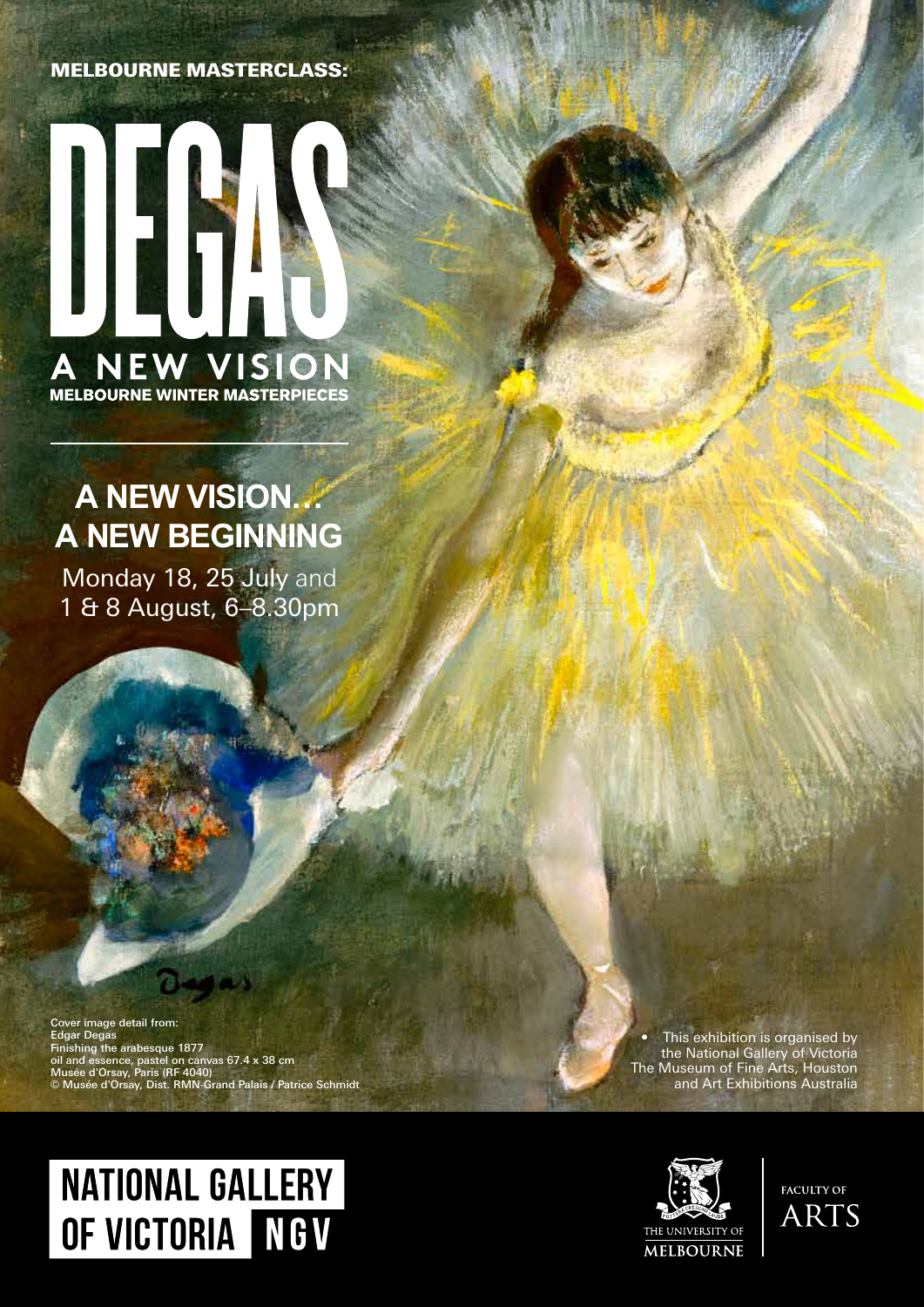#### MELBOURNE MASTERCLASS:



## **A NEW VISION… A NEW BEGINNING**

Monday 18, 25 July and 1 & 8 August, 6–8.30pm In partnership with the National Gallery of Victoria's exhibition Degas: A new vision, the Faculty of Arts is proud to present a four-part masterclass series on the life and art of Edgar Degas, one of the most recognizable grand masters of French modernism. Drawn from across the globe and with over 200 artworks, this exhibition represents one of the most internationally significant retrospectives of Degas, highlighting his influential contribution across the different mediums of painting, sculpture, drawing, printmaking and photography.

This masterclass will reflect the breadth and diversity of the exhibition as we explore the development of Degas' art from its beginnings. We will contextualise his work within the dramatic social and political change that occurred during his lifetime, which made Paris the centre of the art world, and inevitably provided the backdrop for his innovative and artist through a new lens, and consider him to be more scenes.

Each session includes evening lectures by some of the University of Melbourne's finest scholars and NGV's senior curators, light refreshments and the privilege of exclusive after-hours exhibition viewing, showcasing tailored pop-up

#### **COST:**

**Individual session:** \$60 Alumni & NGV Members/ \$65 Non alumni & NGV Members Series Pass: \$220 Alumni & NGV Members/ \$240 Non alumni & NGV Members

#### MONDAY 18 JULY: **DEGAS' PARIS**

- **• The Paris of Edgar Degas**  Emeritus Professor Peter McPhee, The University of Melbourne
- **• Attack of the Green Fairy?**  Dr Ted Gott, National Gallery of Victoria

#### MONDAY 25 JULY: **DEGAS' WOMEN**

- **• From Dancer to Courtesan: Prostitution in 19th century Paris**  Dr Sylvia Sagona, The University of Melbourne
- **• Reality effects: Degas and the working woman**  Dr Sophie Matthiesson, National Gallery of Victoria

#### MONDAY 1 AUGUST: **PERFORMANCE AND MOVEMENT**

- **• Rendering movement and painting pretty clothes: Degas, the painter of dancing girls**  Professor Rachel Fensham, **Melbourne**
- **• Snap, the frozen moment.** Laurie Benson, National Gallery of **Victoria**

#### MONDAY 8 AUGUST: **NEW MARKETS, NEW VISIONS**

- **• An artist meets a disruptive technology** Prof Glyn Davis, Vice-Chancellor, The University of Melbourne
- **• From 'petit rat' to grand masterpiece: Degas and the art market** Dr Christopher Marshall, The University of Melbourne

## **REGISTRATIONS: http://alumni.online.unimelb.edu.au/mmdegas2016**

**Questions?** Contact Caterina Sciacca at caterina.sciacca@unimelb.edu.au or 03 8344 3996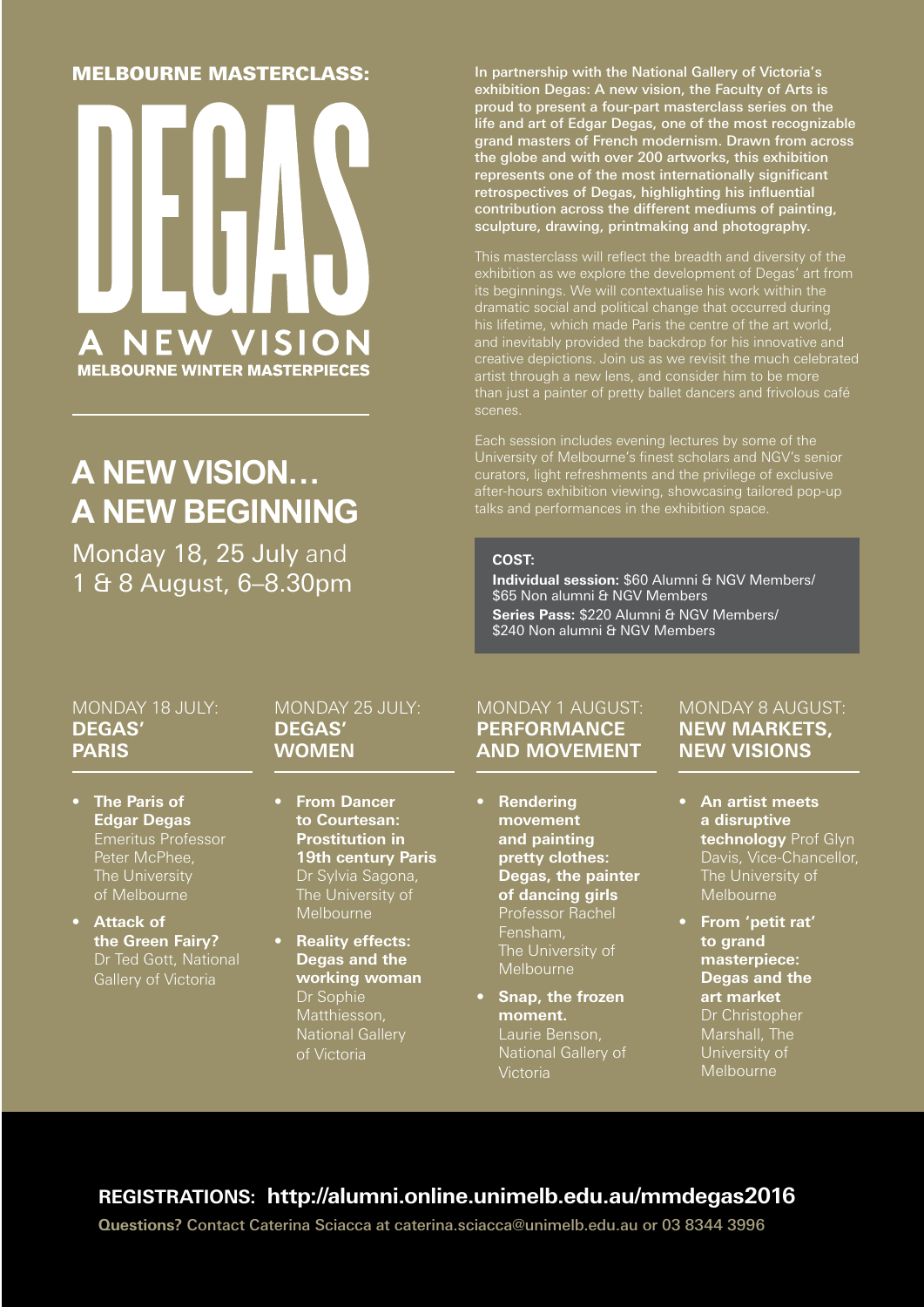**SESSION ONE Lectures**

**6.00 – 7.00pm Clemenger BBDO Auditorium, NGV**

## **The Paris of Edgar Degas**

Degas' long life (1834-1917) coincided with dramatic social change and political instability in the French capital. Not only did its population treble to almost 3 million, but the city took on the physical appearance familiar to us. In the process, there was a profound change in the social composition of the city, its more 'bourgeois' nature reflected in new 'department stores'. As a youth, Degas experienced two revolutions and three political regimes. While the Third Republic was consolidated in the 1870s, its authority was repeatedly challenged by scandals and crises, especially the Dreyfus Affair in the 1890s. Then Degas' physical decline coincided with the industrial-scale killing of World War I.

Emeritus Professor Peter McPhee has published widely on the history of modern France, most recently Robespierre: a Revolutionary Life (2012) and Liberty or Death: The French Revolution 1789-1799 (2016). He was appointed to the position of Deputy Vice-Chancellor (Academic) at the University of Melbourne in 2003 and was the University's first Provost in 2007-09. He is a Fellow of the Australian Academy of the Humanities (1997) and the Academy of Social Sciences (2003). He was awarded a Centenary Medal for services to education in 2003 and became a Member of the Order of Australia in 2012.

#### **Attack of the Green Fairy?**

Titled simply *In a Café (Dans un café)* by Edgar Degas, but popularly known as Absinthe, this 1873 study of what seems to be alcoholic stupor remains one of the artist's most famous works. That it depicts the effects of absinthe on one level is without question – but there is more to this enigmatic painting than meets the eye at first. This talk examines the many layers of  $\ln a$  Café -- part social commentary, part pantomime and amicable role-play (the sitters for the work being close friends of Degas), part bravura composition and 'stage direction'.

Dr Ted Gott is Senior Curator of International Art at the National Gallery of Victoria. He has curated and co-curated 26 exhibitions, including The Impressionists: Masterpieces from the Musée d'Orsay (2004), Kiss of the Beast: From Paris Salon to King Kong (2005), Modern Britain 1900-1960 (2007), Salvador Dalí: Liquid Desire (2009) and Napoleon: Revolution to Empire (2012). He has published widely on Australian, British and French art, and co-authored a cultural history of the gorilla in nineteenth and twentieth-century art, literature, scientific discourse and cinema, Gorilla, Reaktion Press, London (2013).

#### **7.00 – 7.15pm Break | Light refreshments served in Gallery Kitchen**

#### **SESSION TWO Exhibition Spaces**

**7.15pm – 8.30pm** Enjoy the privilege of exclusive independent after-hours exhibition viewing.

The exhibition will be activated with short pop-up talks by Professor Charles Sowerwine and Associate Professor Susan Foley, University of Melbourne on Degas' representation of the feminine and prostitution respectively, and tailored performances by musicians from the Victorian College of the Arts, the University of Melbourne.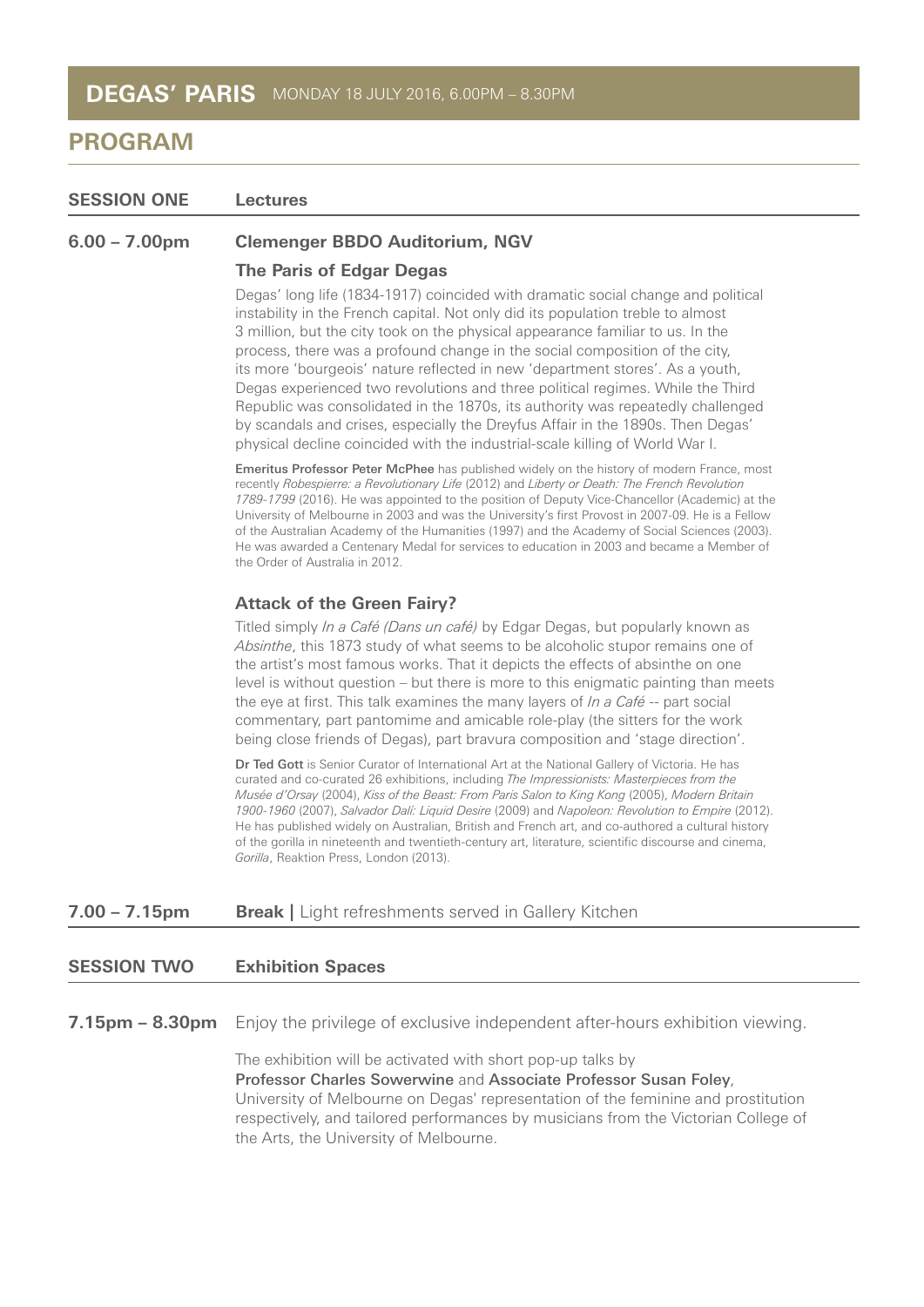| <b>SESSION ONE</b> | <b>Lectures</b>                                                                                                                                                                                                                                                                                                                                                                                                                                                                                                                                                                                                                                      |
|--------------------|------------------------------------------------------------------------------------------------------------------------------------------------------------------------------------------------------------------------------------------------------------------------------------------------------------------------------------------------------------------------------------------------------------------------------------------------------------------------------------------------------------------------------------------------------------------------------------------------------------------------------------------------------|
| $6.00 - 7.00$ pm   | <b>Clemenger BBDO Auditorium, NGV</b>                                                                                                                                                                                                                                                                                                                                                                                                                                                                                                                                                                                                                |
|                    | From Dancer to Courtesan: Prostitution in 19th century Paris                                                                                                                                                                                                                                                                                                                                                                                                                                                                                                                                                                                         |
|                    | The City of Light was famous for its dazzling <i>Grand Horizontals</i> who often had begun<br>their career as the little dancers portrayed by Degas. However prevalent theories<br>of Social Darwinism put forward the idea that prostitutes belonged to a lower<br>level of evolution which was evident in their low foreheads and cunning monkey<br>like expressions. A closer look at Degas' work reveals a reliable depiction of this<br>underworld of exploitation and struggle which we often mistake for glamour.                                                                                                                             |
|                    | Dr Sylvia Sagona is a well-known speaker and specialist on the art, literature and society of<br>nineteenth century France. Her particular interests are in the Napoleonic era and the role of women<br>under the Second Empire. Sylvia has written and presented for French television on the invention of<br>shopping in Second Empire Paris and has been a lecturer in the Department of French, Italian and<br>Spanish studies at the University of Melbourne, and the Université d'Aix-Marseille. She has also<br>collaborated with the French Government in developing courses on the urban development of Paris<br>in the nineteenth century. |
|                    | <b>Reality effects: Degas and the working woman</b>                                                                                                                                                                                                                                                                                                                                                                                                                                                                                                                                                                                                  |
|                    | The identity of the sitter in Melbourne's painting of the Head of a woman by Degas<br>has long been a mystery. In this talk curator Sophie Matthiesson brings together a<br>range of new visual and technical evidence which offers fresh clues on the possible<br>purpose of the painting, and identity of the woman depicted. This evidence, she<br>will argue, yields new insights into Degas's working methods and his private<br>relationships with working women.                                                                                                                                                                              |
|                    | Dr Sophie Matthiesson is Curator of International Art at the National Gallery of Victoria. She<br>has contributed to many of the Melbourne Winter Masterpieces exhibitions since 2007. She is a<br>specialist in eighteenth-century French art and her doctoral research was on 'The prison-made object<br>in the French Revolution'. Sophie was co-ordinating curator of the 2014 MWM exhibition, Monet's<br>Garden.                                                                                                                                                                                                                                |
| $7.00 - 7.15$ pm   | <b>Break</b>   Light refreshments served in Gallery Kitchen                                                                                                                                                                                                                                                                                                                                                                                                                                                                                                                                                                                          |

### **SESSION TWO Exhibition Spaces**

**7.15pm – 8.30pm** Enjoy the privilege of exclusive independent after-hours exhibition viewing.

The exhibition will be activated with short pop-up talks by Dr Bertrand Bourgeois, University of Melbourne, and Susan van Wyk, Senior Curator of Photography at the National Gallery of Victoria on poetry and photography respectively; and tailored performances by musicians from the Victorian College of the Arts, the University of Melbourne.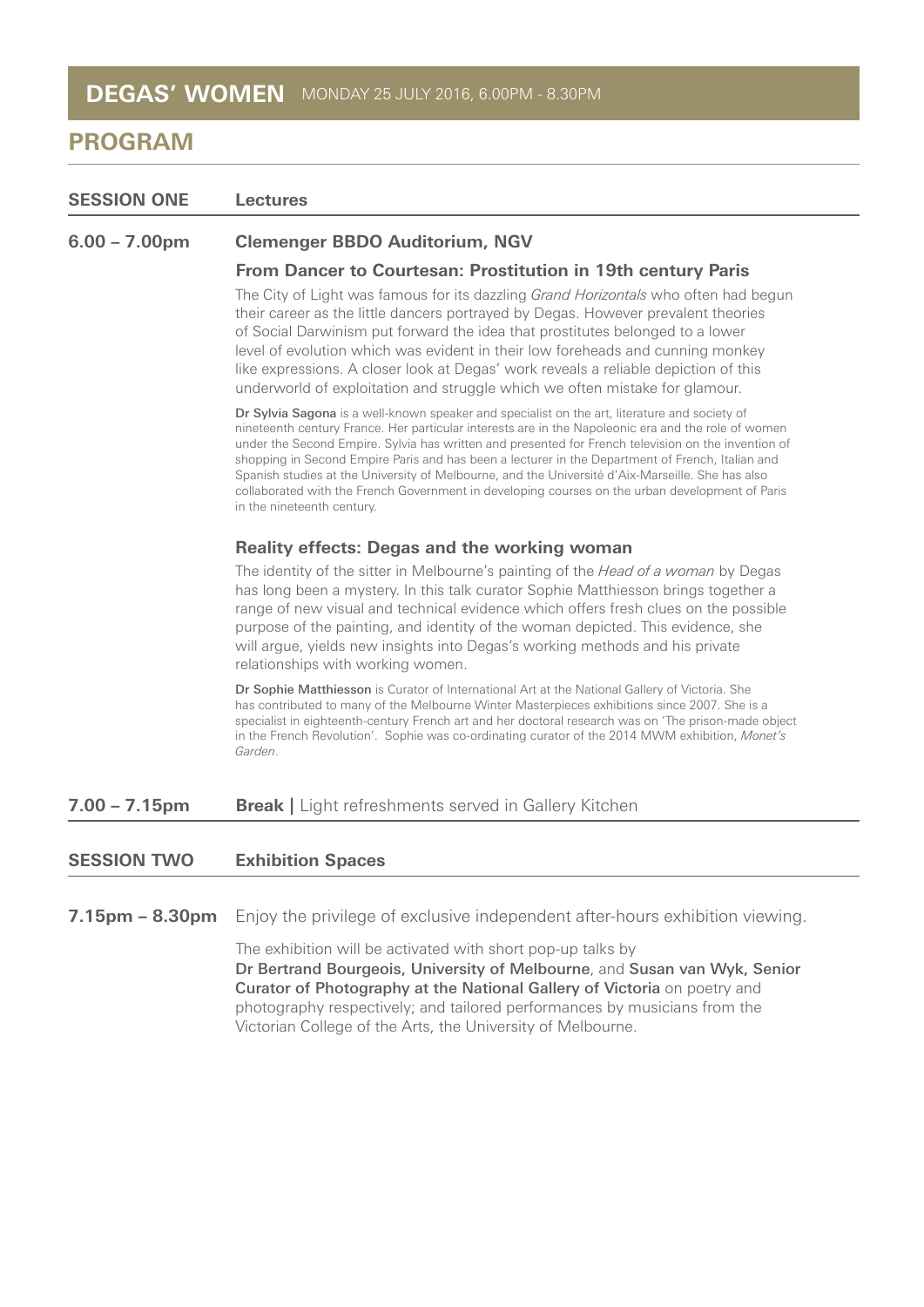| <b>SESSION ONE</b> | Lectures                                                                                                                                                                                                                                                                                                                                                                                                                                                                                                                                                                                                                                                                                                                |
|--------------------|-------------------------------------------------------------------------------------------------------------------------------------------------------------------------------------------------------------------------------------------------------------------------------------------------------------------------------------------------------------------------------------------------------------------------------------------------------------------------------------------------------------------------------------------------------------------------------------------------------------------------------------------------------------------------------------------------------------------------|
| $6.00 - 7.00$ pm   | <b>Clemenger BBDO Auditorium, NGV</b>                                                                                                                                                                                                                                                                                                                                                                                                                                                                                                                                                                                                                                                                                   |
|                    | Rendering movement and painting pretty clothes:<br>Degas, the painter of dancing girls.                                                                                                                                                                                                                                                                                                                                                                                                                                                                                                                                                                                                                                 |
|                    | Known as the painter of ballet dancers and washerwomen, Degas made a lifelong<br>study of the ballet studio and his numerous sketches and canvasses of 'dancing<br>girls' are among his most skilful and endearing images. In this talk I will consider<br>his contribution to our understanding of the declining years of the French romantic<br>ballet and its influence on today's perceptions of the art of ballet. In consideration<br>of Degas' own claim that he was more interested in the study of 'movement' and<br>'pretty clothes', I will suggest that his animation of the flesh, and fleshing's, of the<br>dancer are what makes his work importantly the precursor to a modern mode of<br>seeing dance. |
|                    | <b>Professor Rachel Fensham</b> is a Professor of Dance and Theatre Studies and Head of the School of<br>Culture and Communication at the University of Melbourne. She writes on dance, cultural history<br>and the digital humanities, and co-edited Dancing Naturally: nature, neo-classicism and modernity in<br>early twentieth-century dance (2011).                                                                                                                                                                                                                                                                                                                                                               |
|                    | Snap, the frozen moment.                                                                                                                                                                                                                                                                                                                                                                                                                                                                                                                                                                                                                                                                                                |
|                    | For decades Degas watched how horses moved and much like his study of dancers,<br>this developed into an obsession. Degas rendered this obsession in paint, pastel and<br>even wax, freezing forever the motion of these powerful animals. His desire to be<br>both original and accurate saw him not only rely on his powers of observation but<br>embrace the work of Eadweard Muybridge whose photography forever changed<br>perceptions of movement. This fed Degas' uncanny ability to capture his subjects in<br>seemingly awkward, unexpected and at times disturbing poses.                                                                                                                                     |
|                    | <b>Laurie Benson</b> is Curator of International Art at the National Gallery of Victoria. He has been at the<br>NGV since 1999 and has worked on a number of major exhibitions including The Impressionists,<br>Dutch Masters, Salvador Dali Liquid Desire, Italian Masterpieces from Spain's Royal Court, Museo<br>del Prado, Medieval Moderns: The Pre-Raphaelite Brotherhood, The Horse and last year's Melbourne<br>Winter Masterpieces exhibition Masterpieces from the Hermitage: The Legacy of Catherine the Great.<br>Laurie has also co-authored three of the handbooks on the NGV International Art collection and is<br>currently working on the MWM for 2016 Degas: A New Vision.                           |
| $7.00 - 7.15$ pm   | <b>Break</b>   Light refreshments served in Gallery Kitchen                                                                                                                                                                                                                                                                                                                                                                                                                                                                                                                                                                                                                                                             |
| <b>SESSION TWO</b> | <b>Exhibition Spaces</b>                                                                                                                                                                                                                                                                                                                                                                                                                                                                                                                                                                                                                                                                                                |

**7.15pm – 8.30pm** Enjoy the privilege of exclusive independent after-hours exhibition viewing.

The exhibition will be activated with short pop-up talks by Cathy Leahy, Senior Curator of Prints and Drawings at the National Gallery of Victoria and Alojz Babic, specialist researcher for the National Gallery of Victoria, on prints and A Cotton Office (1873), respectively; and tailored performances by musicians from the Victorian College of the Arts, the University of Melbourne.